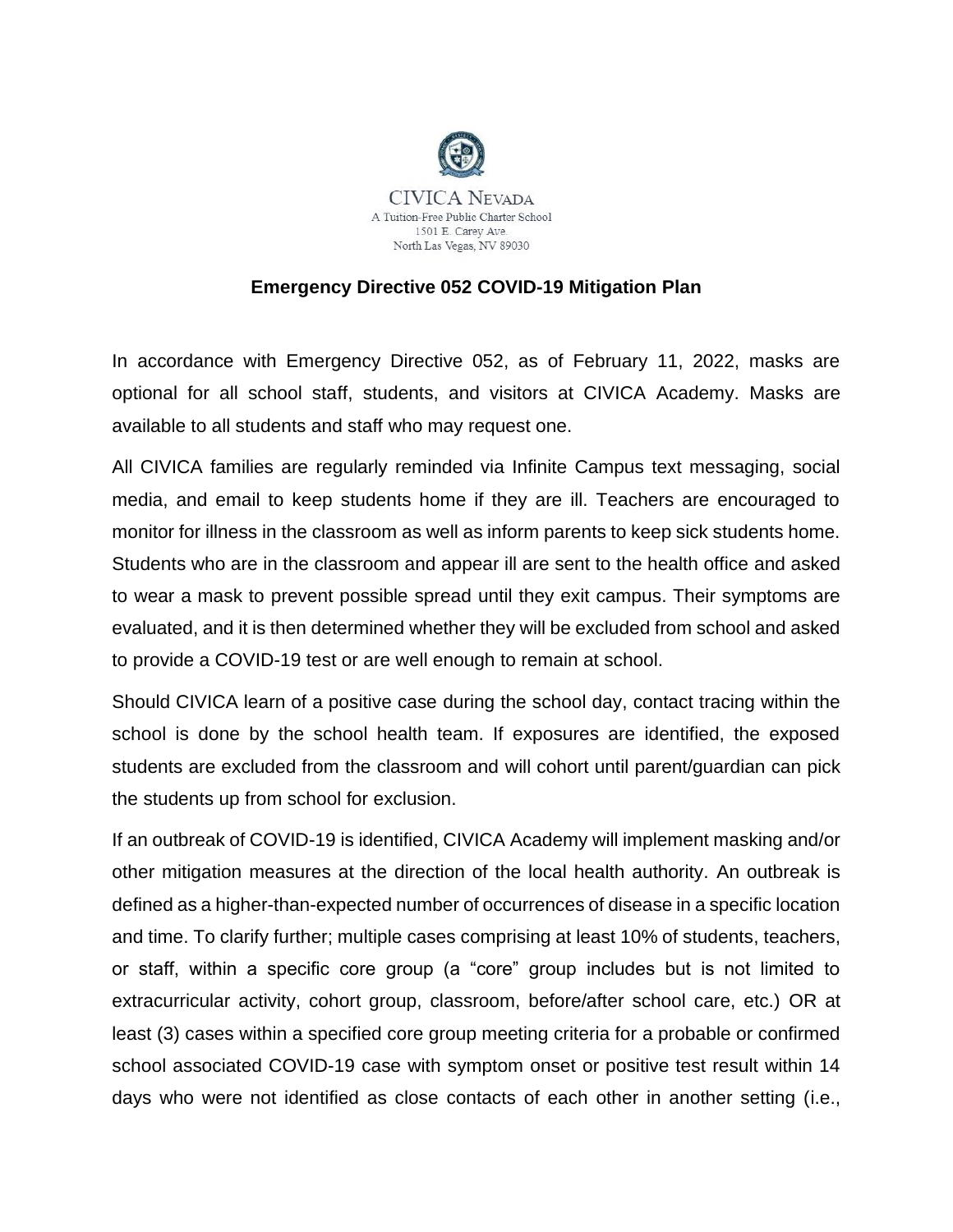Household) outside of the school setting; AND epidemiologically linked in the school setting or a school-sanctioned extracurricular activity.

Should an outbreak be defined in the school, it will be reported immediately to the local public health authority and the State Public Charter School Authority. The local public health authority will then assist in monitoring and provide guidance for action. In the event of an outbreak, CIVICA may implement a school wide mask mandate to help slow the spread. The mask requirement and/or any other mitigation measures will be in effect until the local public health authority determines the outbreak is closed. CIVICA would look to the public health authority to assist in the decision to close the building due to an outbreak. Should a closure need to occur, stakeholders will be notified via email, Infinite Campus text messaging, and/or phone communication.

In the event of an outbreak, CIVICA Academy will communicate directly with affected families via email and Infinite Campus text messaging, phone communication as well as social media.

Tracking of reported positive cases as well as close contacts of those who tested positive will be kept by the school health team and is in the health office.

In line with CDC guidance, masks will be required for 5 days for any students or staff utilizing the shortened quarantine and isolation period. CIVICA Academy will continue to follow CDC/DHHS guidance regarding masking requirements at the school related to quarantine and isolation periods.

CIVICA Academy employs a Registered Nurse (RN) on campus 2 days a week and a clinical aide 5 days a week. In the event of a positive test, these employees work directly with the SNHD to enact immediate contact tracing and exclusion practices consistent with the most recent SNHD guidance. Each day, the school nurse/clinical aide follows up with all families with sick children, with student(s) that have been quarantined due to a positive COVID-19 test, or with students that have been excluded due to contact tracing to determine if exclusions are necessary.

Through a partnership with SNHD, as well as other testing sites, CIVICA Academy has an onsite COVID-19 testing program in place to provide testing for any staff [or students]